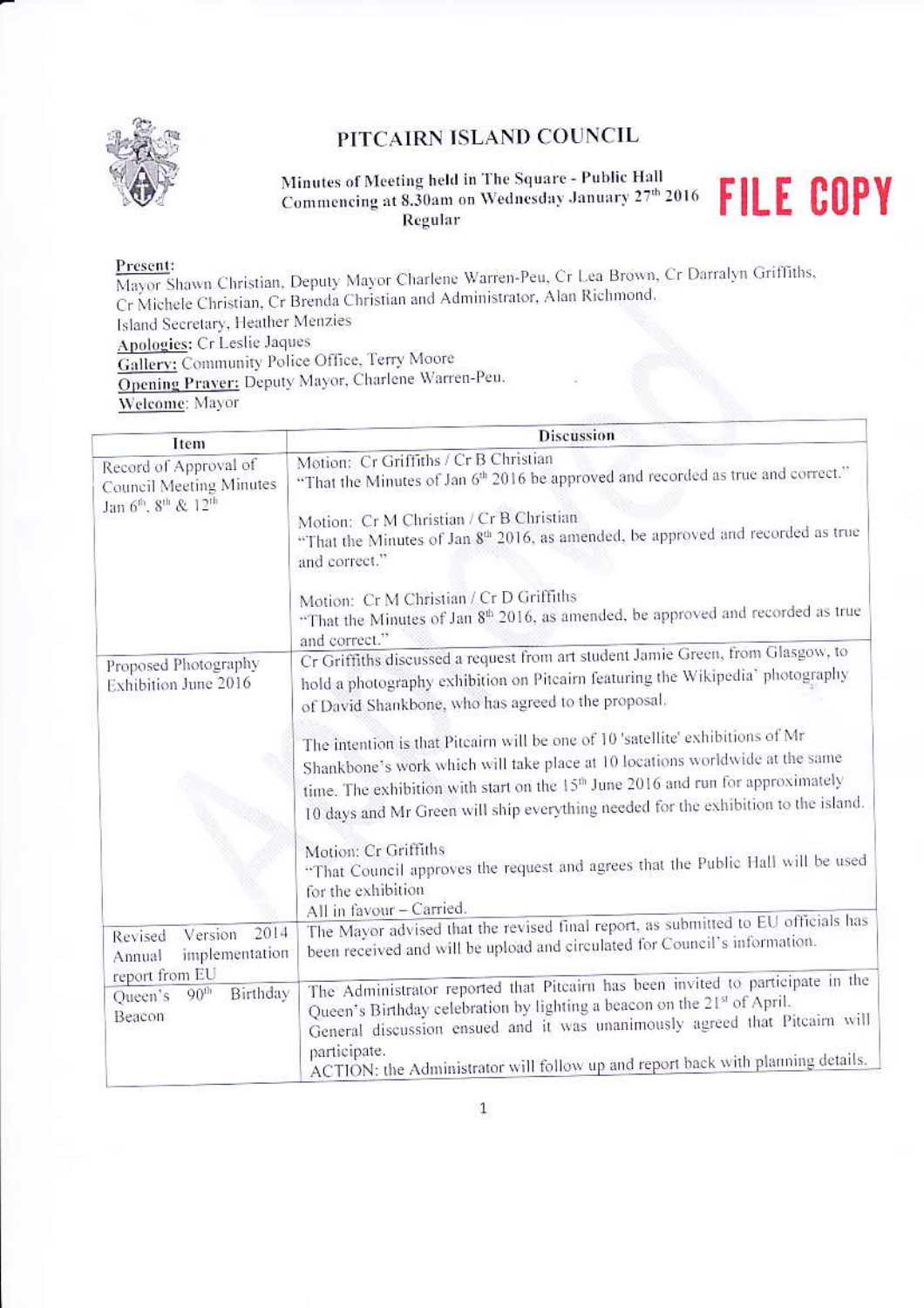

### PITCAIRN ISLAND COUNCIL

Minutes of Meeting held in The Square - Public Hall Commencing at 8.30am on Wednesday January 27th 2016 Regular

# **FILE COPY**

#### Present:

Mayor Shawn Christian, Deputy Mayor Charlene Warren-Peu, Cr Lea Brown, Cr Darralyn Griffiths, Cr Michele Christian, Cr Brenda Christian and Administrator, Alan Richmond. Island Secretary, Heather Menzies Apologies: Cr Leslie Jaques Gallery: Community Police Office, Terry Moore Opening Prayer: Deputy Mayor, Charlene Warren-Peu. Welcome: Mayor

| Item                                                                                                         | <b>Discussion</b>                                                                                                                                                                                                                                                                                                                                   |
|--------------------------------------------------------------------------------------------------------------|-----------------------------------------------------------------------------------------------------------------------------------------------------------------------------------------------------------------------------------------------------------------------------------------------------------------------------------------------------|
| Record of Approval of<br>Council Meeting Minutes<br>Jan 6 <sup>th</sup> , 8 <sup>th</sup> & 12 <sup>th</sup> | Motion: Cr Griffiths / Cr B Christian<br>"That the Minutes of Jan 6 <sup>th</sup> 2016 be approved and recorded as true and correct."<br>Motion: Cr M Christian / Cr B Christian<br>"That the Minutes of Jan 8 <sup>th</sup> 2016, as amended, be approved and recorded as true<br>and correct."<br>Motion: Cr M Christian / Cr D Griffiths         |
| Proposed Photography<br>Exhibition June 2016                                                                 | "That the Minutes of Jan 8 <sup>th</sup> 2016, as amended, be approved and recorded as true<br>and correct."<br>Cr Griffiths discussed a request from art student Jamie Green, from Glasgow, to<br>hold a photography exhibition on Pitcairn featuring the Wikipedia' photography<br>of David Shankbone, who has agreed to the proposal.            |
|                                                                                                              | The intention is that Pitcairn will be one of 10 'satellite' exhibitions of Mr<br>Shankbone's work which will take place at 10 locations worldwide at the same<br>time. The exhibition with start on the 15 <sup>th</sup> June 2016 and run for approximately<br>10 days and Mr Green will ship everything needed for the exhibition to the island. |
|                                                                                                              | Motion: Cr Griffiths<br>"That Council approves the request and agrees that the Public Hall will be used<br>for the exhibition<br>All in favour - Carried.                                                                                                                                                                                           |
| 2014<br>Version<br>Revised<br>implementation<br>Annual<br>report from EU                                     | The Mayor advised that the revised final report, as submitted to EU officials has<br>been received and will be upload and circulated for Council's information.                                                                                                                                                                                     |
| Birthday<br>90 <sup>th</sup><br>Queen's<br>Beacon                                                            | The Administrator reported that Pitcairn has been invited to participate in the<br>Queen's Birthday celebration by lighting a beacon on the 21st of April.<br>General discussion ensued and it was unanimously agreed that Pitcairn will<br>participate.<br>ACTION: the Administrator will follow up and report back with planning details.         |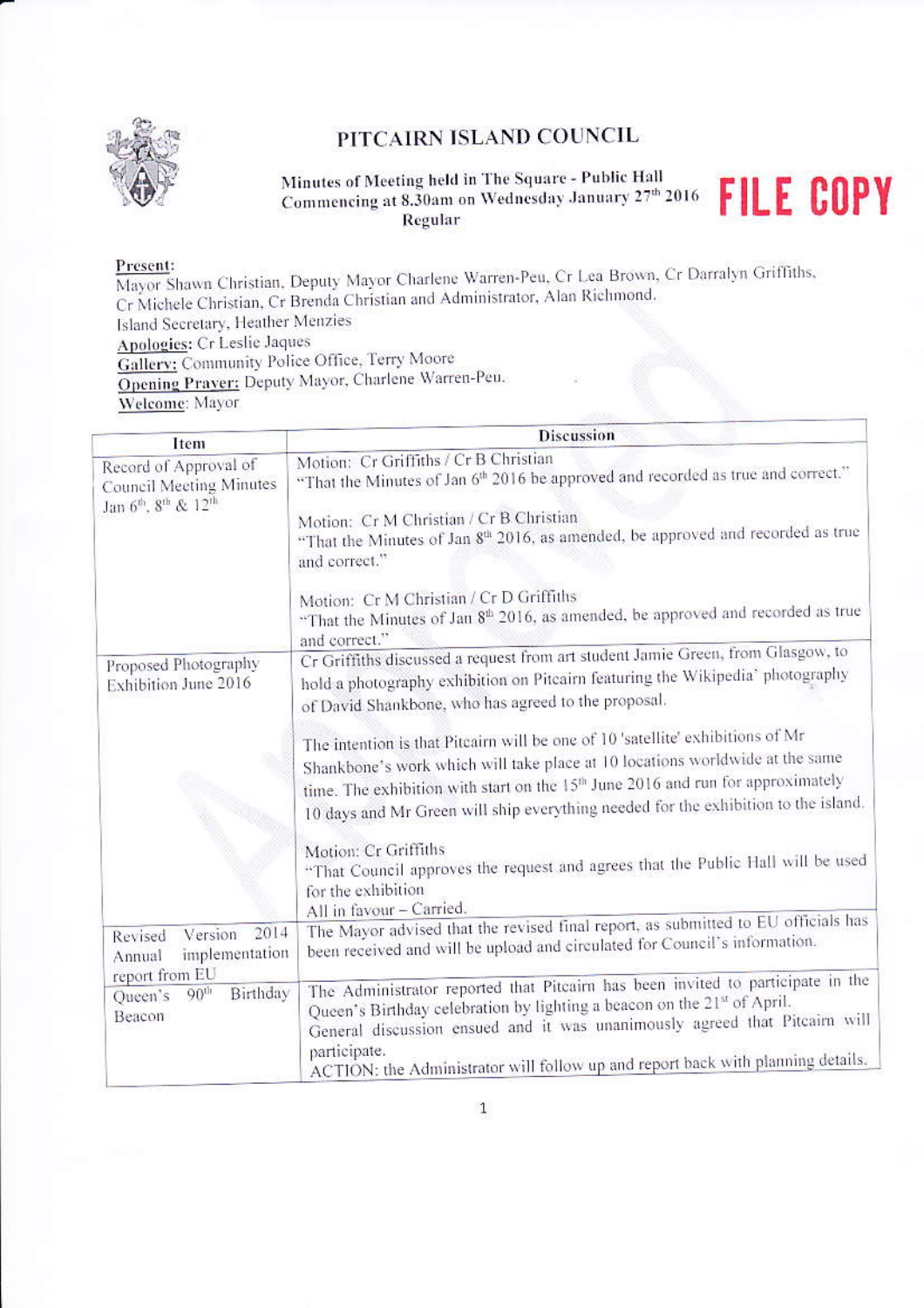| Council Email Addresses | The Mayor raised concern that some Councillors and Division Managers were not<br>using their allocated and proper email addresses for Council and Division<br>business and that he stated that this will no longer be permitted:<br>Motion: Mayor<br>"That as of today all Councillors are required to only use their approved and<br>Council email addresses for Pitcairn Islands Council correspondence."<br>All in favour: Carried<br>The Administrator added that all DMs will also be required to use their allocated<br>addresses and that he will be emailing all DMs with this requirement in the next<br>few days                                                                                                                             |
|-------------------------|--------------------------------------------------------------------------------------------------------------------------------------------------------------------------------------------------------------------------------------------------------------------------------------------------------------------------------------------------------------------------------------------------------------------------------------------------------------------------------------------------------------------------------------------------------------------------------------------------------------------------------------------------------------------------------------------------------------------------------------------------------|
| <b>General Business</b> |                                                                                                                                                                                                                                                                                                                                                                                                                                                                                                                                                                                                                                                                                                                                                        |
| 2016 Divisional Budgets | The Administrator reported that steady progress has been made, at the DM Level,<br>on draft budgets. Once this facet of the process is completed and he has reviewed<br>the budgets they will be circulated to Council and<br>Council will meet for a Budget Workshop Wednesday Feb 3rd 2016 8.30am.                                                                                                                                                                                                                                                                                                                                                                                                                                                   |
| Mike Warren Trial       | The Administrator informed Council that From the 1st of February, for 5 days, a<br>video hearing will take place at the hall. As such, from the $1st$ to the $5th$ Council<br>chambers will not be available at this time. This will also be the case when the<br>Court officials arrive on island and the court proceeds.                                                                                                                                                                                                                                                                                                                                                                                                                             |
| Council Information     | Cr Lea Brown asked for the Mayor and Administrator for clarification as to<br>which information circulated to Councillor's via email and/or the Island Secretary<br>is expected to come to Council.<br>The Mayor clarified that unless matters are tabled at a Council Meeting under<br>General Business or as Matters Arising from the previous meeting's minutes only<br>topics listed on the Agenda, as Agenda Items, are scheduled for discussion at<br>Council meetings.<br>Cr Brown also enquired as whether Mr Petty's correspondence had been dealt<br>with to why Mr William Petty's letter, which was addressed to the Mayor,<br>Council and the Pitcairn community had not been discussed and was not posted<br>on the public notice board. |
|                         | In response the Mayor conveyed the matter was not on the Agenda because it had<br>been dealt with and the proposal has been withdrawn.<br>Cr Lea Brown asked whether this was because that matter was not being dealt<br>with by the government but that an individual can look into it.                                                                                                                                                                                                                                                                                                                                                                                                                                                               |
|                         | In response the Administrator clarified that what Mr Petty was proposing is not<br>the remit of the government of Pitcairn Island. A virtual currency would be for<br>the Governor/HMG to consider and it would not be prepared to consider this type<br>of operation because there are so many problems associated with it around the<br>world. It would compromise Pitcairn as it would compromise any other Overseas<br>Territory. He stated the HMG have had this problem in the past so the British<br>government would not consider this for Pitcairn.                                                                                                                                                                                           |